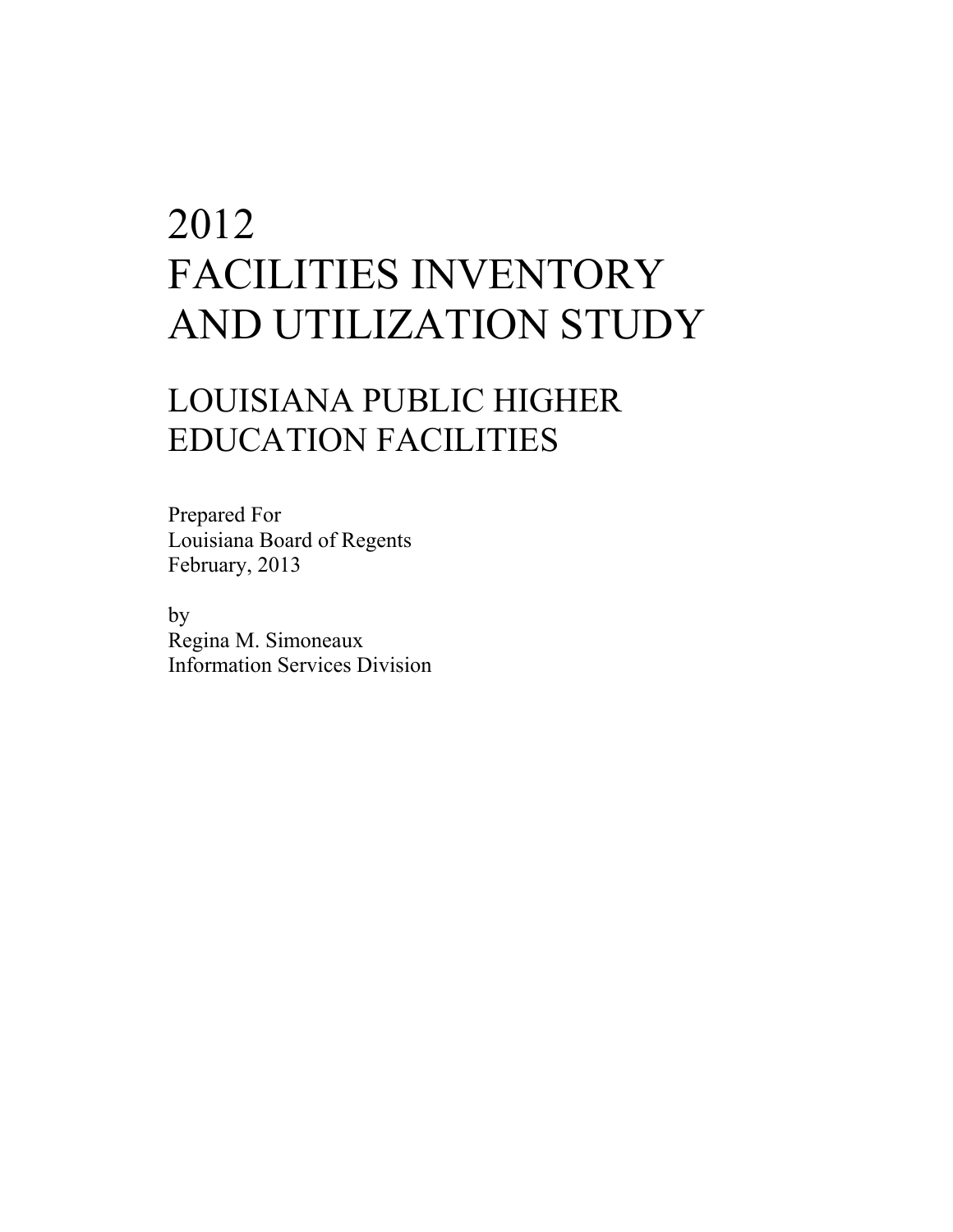## **Board of Regents**

W. Clinton Rasberry, Jr., Chairman Joseph C. Wiley, Vice Chair Charlotte A. Bollinger, Secretary Mark T. Abraham Raymond J. Brandt Robert J. Bruno Joel E. Dupreʹ Joseph P. Farr William H. Fenstermaker Chris D. Gorman Robert W. Levy Richard A. Lipsey Edward D. Markle Roy O. Martin, III Albert D. Sam II Matthew L. Jewell, Student Member

Dr. Jim Purcell Commissioner of Higher Education